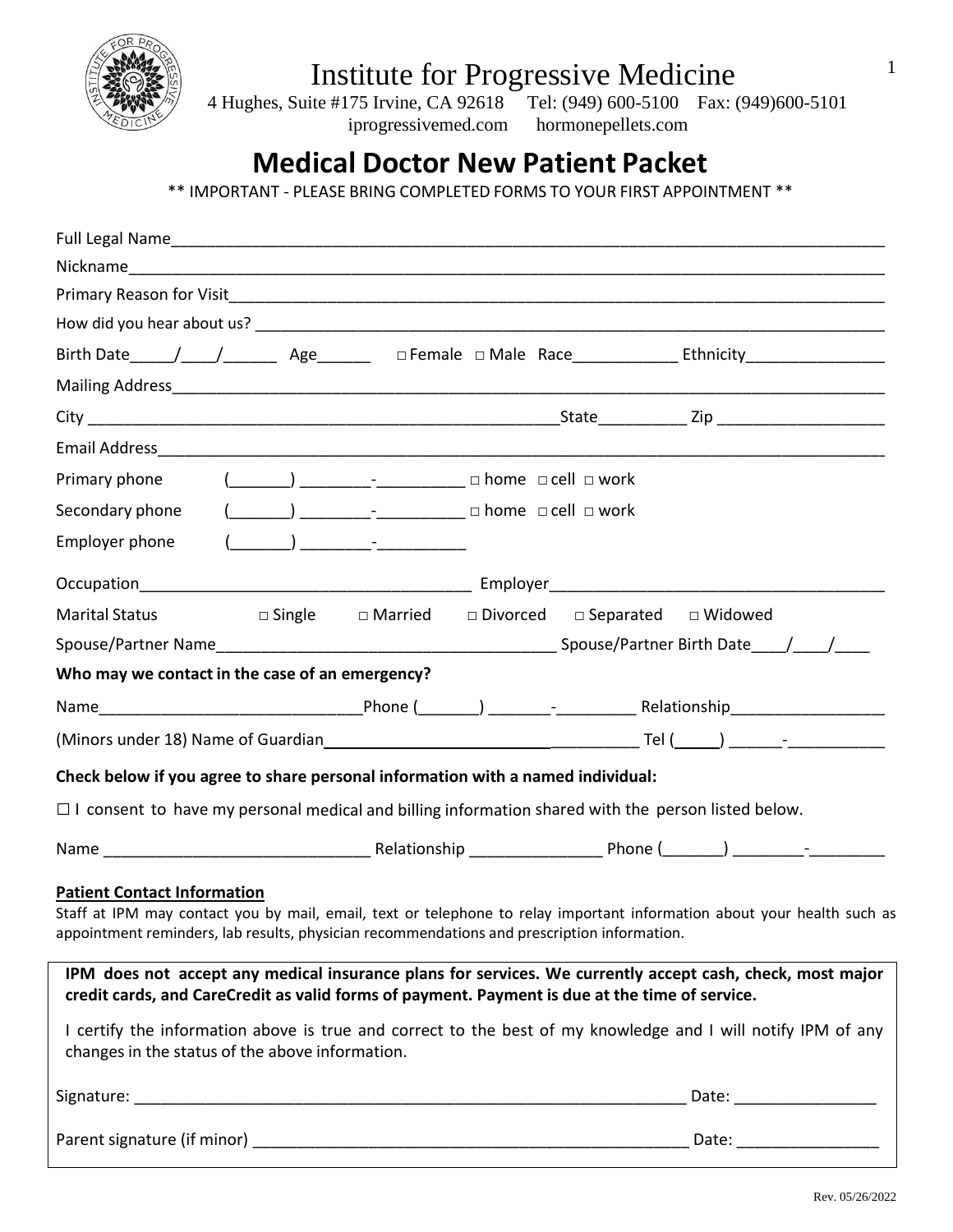

 4 Hughes, Suite #175 Irvine, CA 92618 Tel: (949) 600-5100 Fax: (949)600-5101 iprogressivemed.com hormonepellets.com

## **Patient Medical History**

| Height and the state of the state of the state of the state of the state of the state of the state of the state                                                                                                                                                                                                                                                                                                                             |                        |                            |                                                                                  |                                                                                                |
|---------------------------------------------------------------------------------------------------------------------------------------------------------------------------------------------------------------------------------------------------------------------------------------------------------------------------------------------------------------------------------------------------------------------------------------------|------------------------|----------------------------|----------------------------------------------------------------------------------|------------------------------------------------------------------------------------------------|
| <b>Current Medications</b>                                                                                                                                                                                                                                                                                                                                                                                                                  |                        |                            |                                                                                  |                                                                                                |
| Name of prescription                                                                                                                                                                                                                                                                                                                                                                                                                        |                        | <b>Strength and Dosage</b> | How often per day                                                                |                                                                                                |
| $\begin{tabular}{c} 1. & \begin{tabular}{@{}c@{}} \multicolumn{3}{@{}c@{}} \multicolumn{3}{@{}c@{}} \multicolumn{3}{@{}c@{}} \multicolumn{3}{@{}c@{}} \multicolumn{3}{@{}c@{}} \multicolumn{3}{@{}c@{}} \multicolumn{3}{@{}c@{}} \multicolumn{3}{@{}c@{}} \multicolumn{3}{@{}c@{}} \multicolumn{3}{@{}c@{}} \multicolumn{3}{@{}c@{}} \multicolumn{3}{@{}c@{}} \multicolumn{3}{@{}c@{}} \multicolumn{3}{@{}c@{}} \multicolumn{3}{@{}c@{}} \$ |                        |                            |                                                                                  |                                                                                                |
|                                                                                                                                                                                                                                                                                                                                                                                                                                             |                        |                            |                                                                                  |                                                                                                |
|                                                                                                                                                                                                                                                                                                                                                                                                                                             |                        |                            |                                                                                  |                                                                                                |
|                                                                                                                                                                                                                                                                                                                                                                                                                                             |                        |                            |                                                                                  |                                                                                                |
|                                                                                                                                                                                                                                                                                                                                                                                                                                             |                        |                            |                                                                                  |                                                                                                |
| $6. \underline{\hspace{1.5cm}}$                                                                                                                                                                                                                                                                                                                                                                                                             |                        |                            |                                                                                  |                                                                                                |
|                                                                                                                                                                                                                                                                                                                                                                                                                                             |                        |                            |                                                                                  |                                                                                                |
| <b>Nutritional Supplements and Over the Counter Medications</b>                                                                                                                                                                                                                                                                                                                                                                             |                        |                            |                                                                                  |                                                                                                |
| Name of supplement                                                                                                                                                                                                                                                                                                                                                                                                                          |                        | <b>Strength and Dosage</b> |                                                                                  |                                                                                                |
|                                                                                                                                                                                                                                                                                                                                                                                                                                             |                        |                            |                                                                                  |                                                                                                |
|                                                                                                                                                                                                                                                                                                                                                                                                                                             |                        |                            |                                                                                  |                                                                                                |
|                                                                                                                                                                                                                                                                                                                                                                                                                                             |                        |                            |                                                                                  |                                                                                                |
|                                                                                                                                                                                                                                                                                                                                                                                                                                             |                        |                            |                                                                                  |                                                                                                |
|                                                                                                                                                                                                                                                                                                                                                                                                                                             |                        |                            |                                                                                  |                                                                                                |
| $\begin{tabular}{c} 6. & \begin{tabular}{@{}c@{}} \textbf{---} & \textbf{---} & \textbf{---} & \textbf{---} \\ \end{tabular} \end{tabular} \end{tabular}$                                                                                                                                                                                                                                                                                   |                        |                            |                                                                                  |                                                                                                |
| Drug Allergies (Please check or list all drugs and the type of reaction)<br>$\Box$ I am not allergic to any medications<br>$\square$ Penicillin                                                                                                                                                                                                                                                                                             |                        |                            | Reaction_________________________________ a Codeine Reaction____________________ |                                                                                                |
|                                                                                                                                                                                                                                                                                                                                                                                                                                             |                        |                            |                                                                                  |                                                                                                |
| **IMPORTANT: Have you ever had an adverse reaction to anesthetics during or after a surgical procedure? $\Box$ Yes                                                                                                                                                                                                                                                                                                                          |                        |                            |                                                                                  | $\Box$ No                                                                                      |
|                                                                                                                                                                                                                                                                                                                                                                                                                                             |                        |                            |                                                                                  |                                                                                                |
| <b>Medical problems (past and present)</b>                                                                                                                                                                                                                                                                                                                                                                                                  |                        |                            |                                                                                  |                                                                                                |
| □ High Blood Pressure □ Colon Cancer                                                                                                                                                                                                                                                                                                                                                                                                        |                        |                            | □ Kidney Stones                                                                  | □ Hepatitis or Jaundice                                                                        |
| $\hfill \Box$<br>Heart Disease $\hfill \Box$<br>Breast Cancer                                                                                                                                                                                                                                                                                                                                                                               |                        |                            | □ Urinary Tract Infection                                                        | □ Liver/Pancreas Disease                                                                       |
| □ Heart Attack                                                                                                                                                                                                                                                                                                                                                                                                                              | □ Other Cancer         |                            | □ Other Kidney Disease                                                           | $\Box$ Anemia                                                                                  |
| $\square$ Stroke                                                                                                                                                                                                                                                                                                                                                                                                                            | $\Box$ Asthma          |                            | $\Box$ Received Blood Transfusion                                                | □ Psychiatric Disorder                                                                         |
| $\square$ Diabetes                                                                                                                                                                                                                                                                                                                                                                                                                          | $\Box$ Emphysema       |                            | □ Abnormal PAP                                                                   | □ Seizure disorder                                                                             |
| □ Thyroid Disease                                                                                                                                                                                                                                                                                                                                                                                                                           | $\square$ Tuberculosis |                            | □ Positive for HIV or AIDS                                                       | □ Other                                                                                        |
| $\Box$ Arthritis                                                                                                                                                                                                                                                                                                                                                                                                                            | $\square$ Sleep Apnea  |                            | □ Sexually Transmitted Disease                                                   |                                                                                                |
|                                                                                                                                                                                                                                                                                                                                                                                                                                             |                        |                            | Would you like to be tested for HIV? □ Yes □ No                                  |                                                                                                |
| <b>Tobacco, Alcohol and drug History</b>                                                                                                                                                                                                                                                                                                                                                                                                    |                        |                            |                                                                                  |                                                                                                |
| Do you smoke now? □ Yes □ No Smoked in the past? □ Yes □ No Use other tobacco products? □ Yes □ No<br>For how many years did you smoke? ___________ When did you quit ________________                                                                                                                                                                                                                                                      |                        |                            |                                                                                  | How much alcohol do you drink? □ None □ 1-7 Drinks/wk □ 8-14 Drinks/wk □ More than 14/wk Other |
| Do you or have you ever used drug(s) recreationally? $\Box$ Yes (Current) $\Box$ Yes (Past)                                                                                                                                                                                                                                                                                                                                                 |                        |                            | $\Box$ No                                                                        |                                                                                                |
|                                                                                                                                                                                                                                                                                                                                                                                                                                             |                        |                            |                                                                                  |                                                                                                |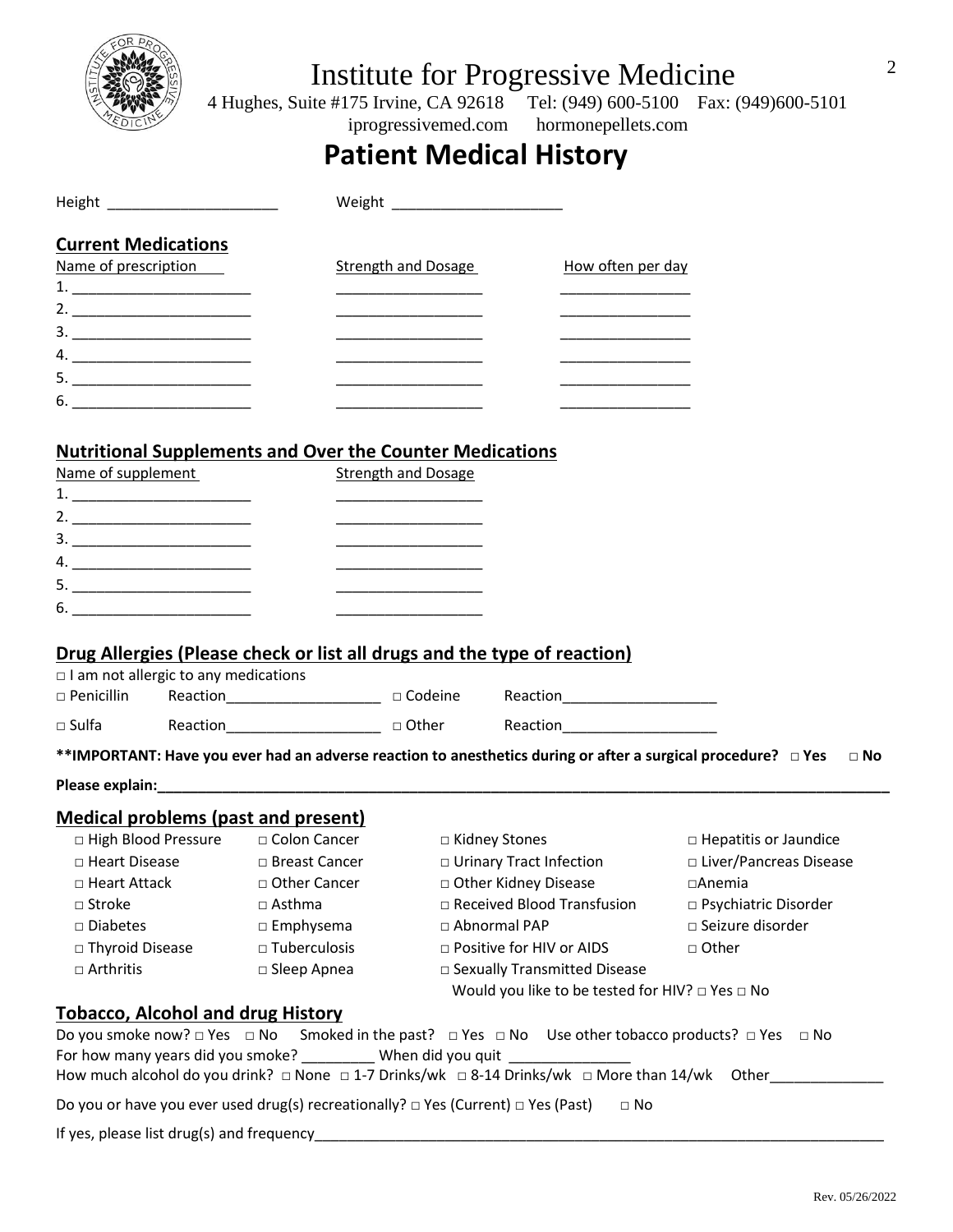

4 Hughes, Suite #175 Irvine, CA 92618 Tel: (949) 600-5100 Fax: (949) 600-5101 iprogressivemed.com hormonepellets.com iprogressivemed.com

### **Past surgery**

| $\Box$ Appendix     | vear | $\Box$ Gall Bladder | vear | $\Box$ Thyroid | vear |
|---------------------|------|---------------------|------|----------------|------|
| $\Box$ Hernia       | vear | $\Box$ Heart        | vear | $\Box$ Lung    | vear |
| $\Box$ Hysterectomy | vear | $\Box$ Gall Bladder | vear | $\Box$ Tonsils | year |
| $\Box$ Spine/joint  | vear | $\Box$ other        |      |                |      |

### **Hospitalizations, Illnesses, Surgeries**

| Year<br>1. | Reason |  |
|------------|--------|--|
| 2.         |        |  |
| 3.         |        |  |
| 4.         |        |  |
| -5.        |        |  |

### **Family Health**

Please give the following information about your immediate familial relationships

| Relationship   | Age if living | Age at death | State of health or cause of death |
|----------------|---------------|--------------|-----------------------------------|
| Father         |               |              |                                   |
| Mother         |               |              |                                   |
| Brother/Sister |               |              |                                   |
|                |               |              |                                   |
| Spouse         |               |              |                                   |
| Children       |               |              |                                   |
|                |               |              |                                   |
|                |               |              |                                   |

| Other diseases in your family |                          |                             |                     |                      |  |  |  |  |
|-------------------------------|--------------------------|-----------------------------|---------------------|----------------------|--|--|--|--|
| $\Box$ Stroke                 | $\Box$ Kidney Disease    | $\Box$ Asthma               | $\Box$ Diabetes     | $\Box$ Thyroid       |  |  |  |  |
| $\Box$ Anemia                 | $\Box$ Bleeding problems | $\Box$ Leukemia or Lymphoma | $\Box$ Hypertension | $\Box$ Heart Disease |  |  |  |  |
| $\Box$ Mental Disorder        | $\Box$ Other cancer      |                             |                     |                      |  |  |  |  |
|                               |                          |                             |                     |                      |  |  |  |  |
|                               |                          |                             |                     |                      |  |  |  |  |

\_\_\_\_\_\_\_\_\_\_\_\_\_\_\_\_\_\_\_\_\_\_\_\_\_\_\_\_\_\_\_\_\_\_\_\_\_\_\_\_\_\_\_\_\_\_\_\_\_\_\_\_\_\_\_\_\_\_\_\_\_\_\_\_\_\_\_\_\_\_\_\_\_\_\_\_\_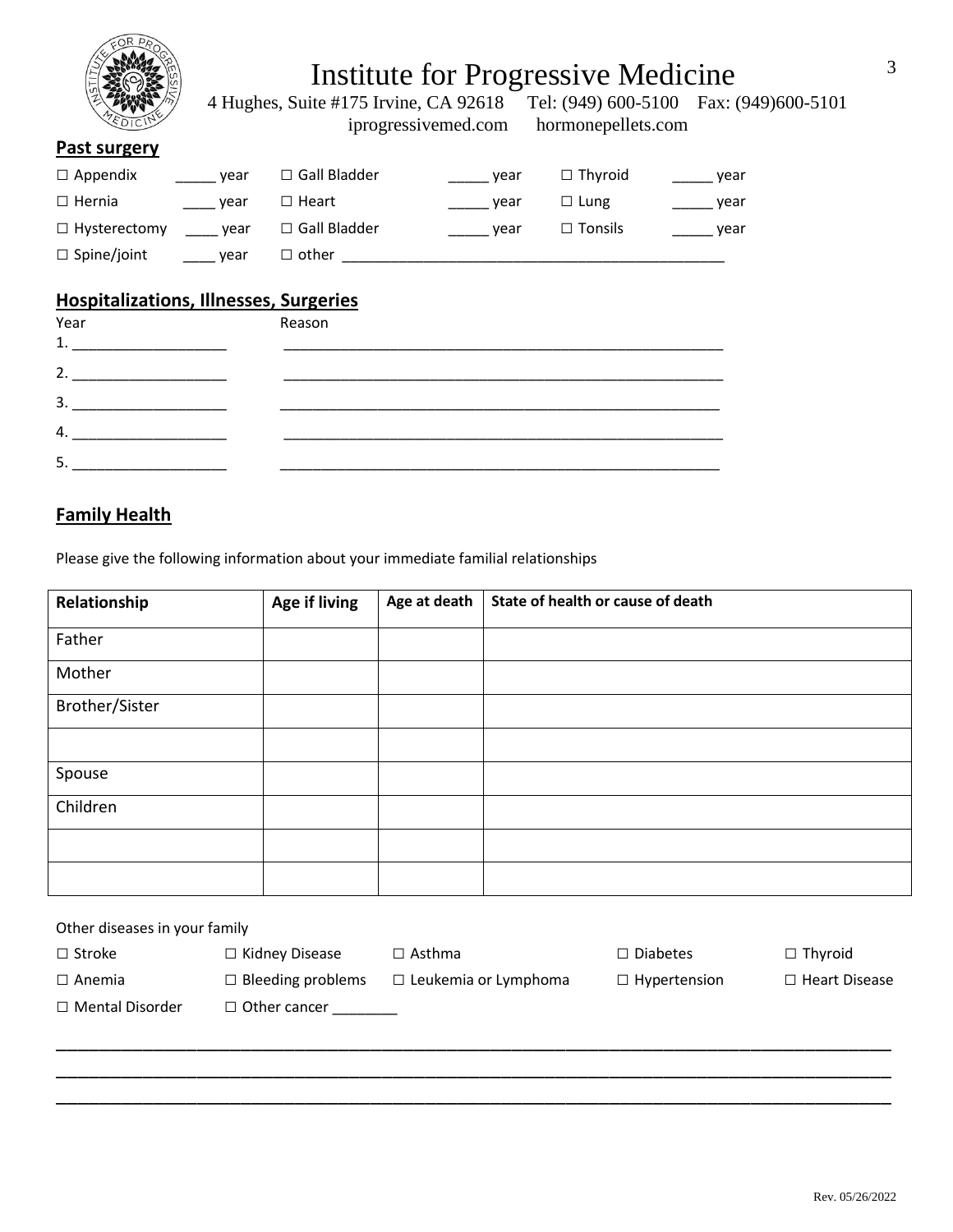| 4<br>Institute for Progressive Medicine<br>4 Hughes, Suite #175 Irvine, CA 92618 Tel: (949) 600-5100 Fax: (949) 600-5101<br>iprogressivemed.com hormonepellets.com<br><b>Nutrition and Diet</b> |
|-------------------------------------------------------------------------------------------------------------------------------------------------------------------------------------------------|
| Please answer the following questions in the space provided                                                                                                                                     |
|                                                                                                                                                                                                 |
| 2. Do you diet frequently? $\Box$ Yes $\Box$ No                                                                                                                                                 |
| 3. Do you exercise? □ Yes □ No                                                                                                                                                                  |
|                                                                                                                                                                                                 |
|                                                                                                                                                                                                 |
| 5. What types of foods do you eat? List a typical day below                                                                                                                                     |
|                                                                                                                                                                                                 |
|                                                                                                                                                                                                 |
|                                                                                                                                                                                                 |
|                                                                                                                                                                                                 |
| Do you Drink Coffee? If so how often?                                                                                                                                                           |
|                                                                                                                                                                                                 |
| Immunizations (Please complete to the best of your ability)                                                                                                                                     |
| Tetanus<br><b>Near</b> Year                                                                                                                                                                     |
| ____________Year Hepatitis A ____________Year<br>Influenza                                                                                                                                      |
| Year TB test positive? □ Yes □ No<br>Measles Year<br>TB                                                                                                                                         |
|                                                                                                                                                                                                 |
| What are your top three health goals?                                                                                                                                                           |

\_\_\_\_\_\_\_\_\_\_\_\_\_\_\_\_\_\_\_\_\_\_\_\_\_\_\_\_\_\_\_\_\_\_\_\_\_\_\_\_\_\_\_\_\_\_\_\_\_\_\_\_\_\_\_\_\_\_\_\_\_\_\_\_\_\_\_\_\_\_\_\_\_\_\_\_\_\_\_\_\_\_\_\_\_\_\_\_

\_\_\_\_\_\_\_\_\_\_\_\_\_\_\_\_\_\_\_\_\_\_\_\_\_\_\_\_\_\_\_\_\_\_\_\_\_\_\_\_\_\_\_\_\_\_\_\_\_\_\_\_\_\_\_\_\_\_\_\_\_\_\_\_\_\_\_\_\_\_\_\_\_\_\_\_\_\_\_\_\_\_\_\_\_\_\_\_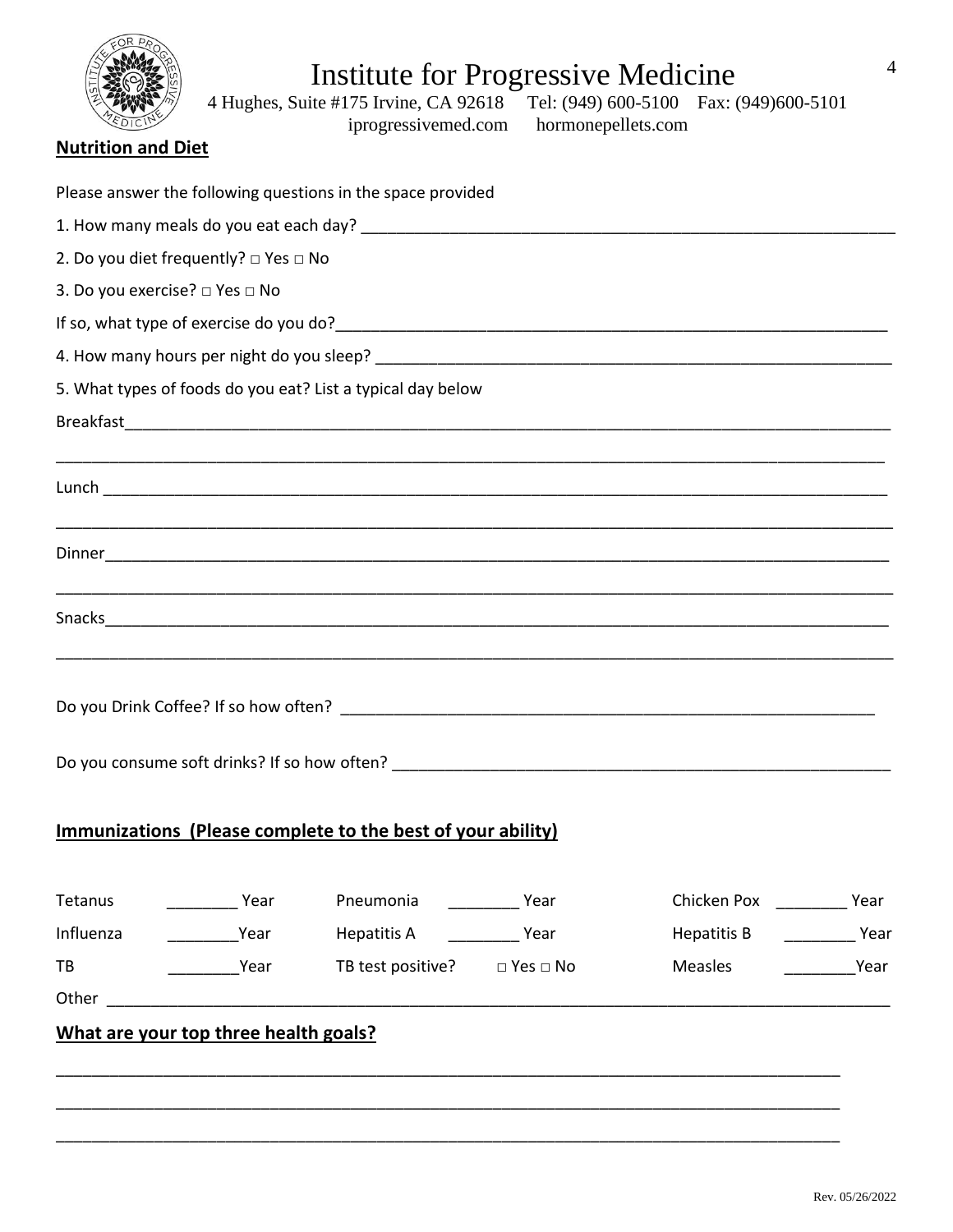

 4 Hughes, Suite #175 Irvine, CA 92618 Tel: (949) 600-5100 Fax: (949)600-5101 iprogressivemed.com hormonepellets.com

### **Current (or recent past) Symptoms**

| General                     |                      |
|-----------------------------|----------------------|
| Weight loss                 | $\Box$ Yes $\Box$ No |
| Weight gain                 | $\Box$ Yes $\Box$ No |
| Loss of appetite            | $\Box$ Yes $\Box$ No |
| Fever                       | $\Box$ Yes $\Box$ No |
| Night sweats                | $\Box$ Yes $\Box$ No |
| Weakness and fatigue        | $\Box$ Yes $\Box$ No |
| Sensitivity to heat or cold | $\Box$ Yes $\Box$ No |

| Skin                                  |                            | Persistent cough           | □ Yes □ No           |
|---------------------------------------|----------------------------|----------------------------|----------------------|
| Rashes/itching                        | $\square$ Yes $\square$ No | Cough productive of sputum | $\Box$ Yes $\Box$ No |
| Nail fungus                           | $\Box$ Yes $\Box$ No       | Coughing up blood          | $\Box$ Yes $\Box$ No |
| Moles that have changed color or size | $\Box$ Yes $\Box$ No       | Asthma or wheezing         | $\Box$ Yes $\Box$ No |
| Bruise easily                         | $\square$ Yes $\square$ No | Exposure to tuberculosis   | $\Box$ Yes $\Box$ No |
| Changes in hair or nails              | $\Box$ Yes $\Box$ No       | Sleep Apnea                | $\Box$ Yes $\Box$ No |
| Changes in color or pigmentation      | $\Box$ Yes $\Box$ No       | Snoring                    | $\Box$ Yes $\Box$ No |

| <b>Eves</b>                          |                      | <b>Shortness of Breath</b>                                      |
|--------------------------------------|----------------------|-----------------------------------------------------------------|
| Wear glasses or contact              | $\Box$ Yes $\Box$ No | Shortness of breath at rest                                     |
| <b>Blurred vision</b>                | $\Box$ Yes $\Box$ No | Shortness of breath with exercise,<br>climbing hill or stairs   |
| Visual disturbances or double vision | $\Box$ Yes $\Box$ No | Wake up at night short of breath                                |
| <b>Cataracts or Glaucoma</b>         | $\Box$ Yes $\Box$ No | Sleep on more than one pillow to<br>prevent shortness of breath |
| Eye pain/Inflammation or discharge   | $\Box$ Yes $\Box$ No |                                                                 |

#### $Ears$  and Nose

| <b>Nosebleeds</b>         | $\Box$ Yes $\Box$ No |
|---------------------------|----------------------|
| Nasal congestion/drainage | $\Box$ Yes $\Box$ No |
| Sinus infection           | $\Box$ Yes $\Box$ No |
| Loss of smell             | $\Box$ Yes $\Box$ No |
| Frequent colds            | $\Box$ Yes $\Box$ No |
| Ringing in the ear        | $\Box$ Yes $\Box$ No |

| Hay fever or allergies                | $\Box$ Yes $\Box$ No |
|---------------------------------------|----------------------|
| <b>Hives</b>                          | $\Box$ Yes $\Box$ No |
| Taken allergy shot now or in the past | $\Box$ Yes $\Box$ No |
| Drug reaction                         | $\Box$ Yes $\Box$ No |

### **General Mouth & Throat**

| Weight loss          | $\Box$ Yes $\Box$ No | Dental problems/Dentures/Tooth pain | $\Box$ Yes $\Box$ No |
|----------------------|----------------------|-------------------------------------|----------------------|
| Weight gain          | $\Box$ Yes $\Box$ No | Mouth sores                         | $\Box$ Yes $\Box$ No |
| Loss of appetite     | $\Box$ Yes $\Box$ No | Sore throat or Hoarseness           | $\Box$ Yes $\Box$ No |
| Fever                | $\Box$ Yes $\Box$ No | Difficulty swallowing               | $\Box$ Yes $\Box$ No |
| Night sweats         | $\Box$ Yes $\Box$ No | Bleeding gums                       | $\Box$ Yes $\Box$ No |
| Weakness and fatigue | $\Box$ Yes $\Box$ No | Change in taste                     | $\Box$ Yes $\Box$ No |
|                      |                      |                                     |                      |

#### **Respiratory**

| <b>Skin</b>                           |                            | Persistent cough | $\square$ Yes $\square$ No |                            |
|---------------------------------------|----------------------------|------------------|----------------------------|----------------------------|
| Rashes/itching                        | $\Box$ Yes $\Box$ No       |                  | Cough productive of sputum | $\square$ Yes $\square$ No |
| Nail fungus                           | $\Box$ Yes $\Box$ No       |                  | Coughing up blood          | $\square$ Yes $\square$ No |
| Moles that have changed color or size | $\Box$ Yes $\Box$ No       |                  | Asthma or wheezing         | $\Box$ Yes $\Box$ No       |
| <b>Bruise easily</b>                  | $\Box$ Yes $\Box$ No       |                  | Exposure to tuberculosis   | $\square$ Yes $\square$ No |
| Changes in hair or nails              | $\Box$ Yes $\Box$ No       |                  | Sleep Apnea                | $\square$ Yes $\square$ No |
| Changes in color or pigmentation      | $\square$ Yes $\square$ No |                  | Snoring                    | $\square$ Yes $\square$ No |

| <b>EVES</b>                          |                      |  | Shortness of Breath                                             |                      |
|--------------------------------------|----------------------|--|-----------------------------------------------------------------|----------------------|
| Wear glasses or contact              | $\Box$ Yes $\Box$ No |  | Shortness of breath at rest                                     | $\Box$ Yes $\Box$ No |
| Blurred vision                       | $\Box$ Yes $\Box$ No |  | Shortness of breath with exercise,                              | $\Box$ Yes $\Box$ No |
|                                      |                      |  | climbing hill or stairs                                         |                      |
| Visual disturbances or double vision | $\Box$ Yes $\Box$ No |  | Wake up at night short of breath                                | $\Box$ Yes $\Box$ No |
| Cataracts or Glaucoma                | $\Box$ Yes $\Box$ No |  | Sleep on more than one pillow to<br>prevent shortness of breath | $\Box$ Yes $\Box$ No |

|                           | Heart                |                                          |                            |
|---------------------------|----------------------|------------------------------------------|----------------------------|
| <b>Ears and Nose</b>      |                      | Heart palpitations                       | $\square$ Yes $\square$ No |
| Nosebleeds                | $\Box$ Yes $\Box$ No | High blood pressure                      | $\square$ Yes $\square$ No |
| Nasal congestion/drainage | $\Box$ Yes $\Box$ No | Swelling on your feet or ankles          | $\square$ Yes $\square$ No |
| Sinus infection           | $\Box$ Yes $\Box$ No | Pain in leg or buttock when walking      | $\Box$ Yes $\Box$ No       |
| Loss of smell             | $\Box$ Yes $\Box$ No | Chest pain or discomfort at rest         | $\Box$ Yes $\Box$ No       |
| Frequent colds            | $\Box$ Yes $\Box$ No | Chest pain or discomfort at exertion     | $\Box$ Yes $\Box$ No       |
| Ringing in the ear        | $\Box$ Yes $\Box$ No | Chest pain<br>$\square$ Yes $\square$ No |                            |
|                           |                      | Wheezing                                 | $\square$ Yes $\square$ No |
| <b>Allergies</b>          |                      | Coughing blood                           | $\Box$ Yes $\Box$ No       |
| Hay fever or allergies    | $\Box$ Yes $\Box$ No | Sputum production                        | $\Box$ Yes $\Box$ No       |
| <b>Hives</b>              | $\Box$ Yes $\Box$ No | Blueness of skin                         | $\Box$ Yes $\Box$ No       |

### $Endocrine$

| Goiter                               | $\Box$ Yes $\Box$ No                    |
|--------------------------------------|-----------------------------------------|
| Thyroid problem/Medication           | $\Box$ Yes $\Box$ No                    |
| Diabetes Type I or II (Circle which) | $\blacksquare$ $\sqcap$ Yes $\sqcap$ No |
| Prediabetes                          | $\Box$ Yes $\Box$ No                    |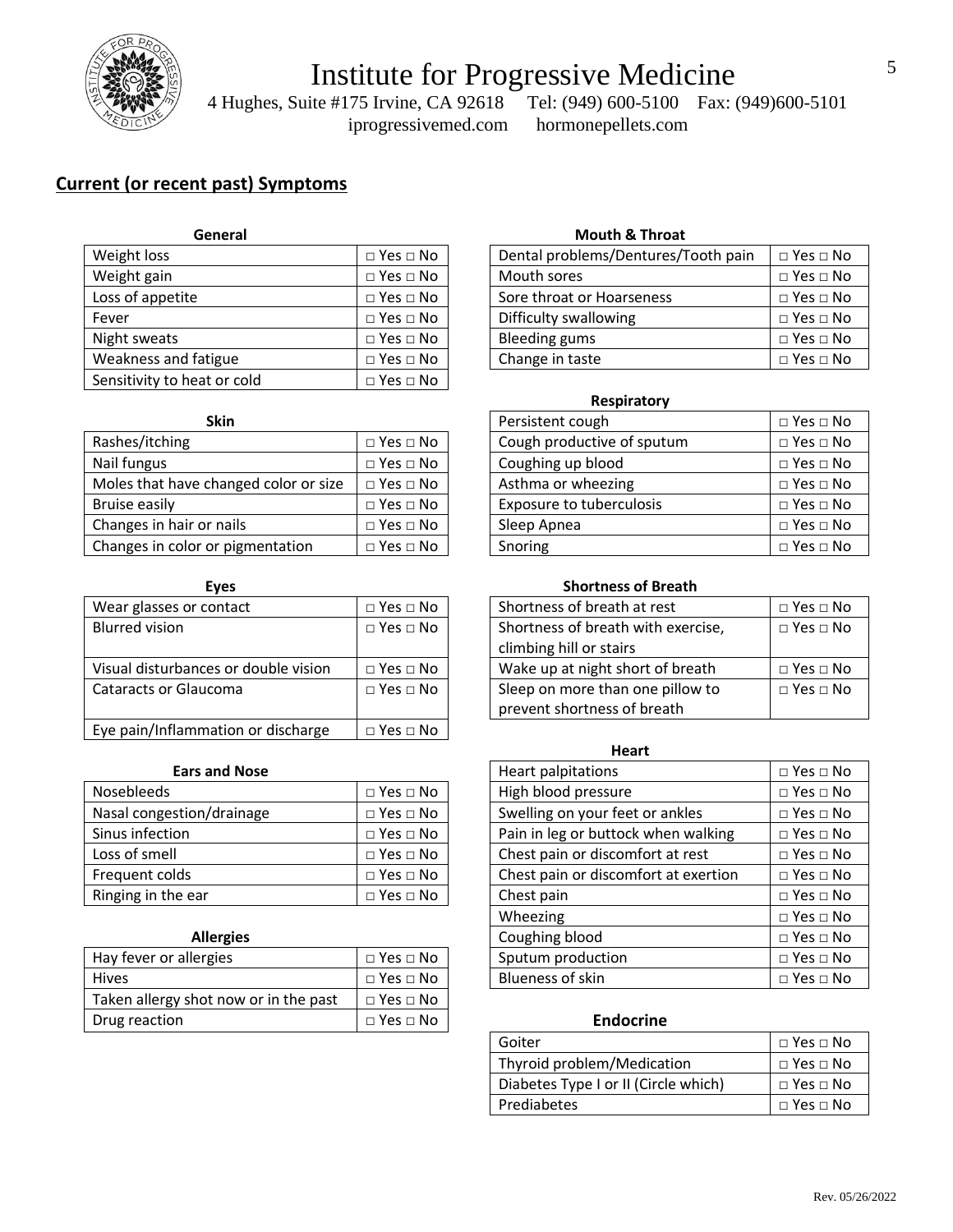

 4 Hughes, Suite #175 Irvine, CA 92618 Tel: (949) 600-5100 Fax: (949)600-5101 iprogressivemed.com hormonepellets.com

### **Gastrointestinal Muscle Joints**

| Indigestion or heartburn            | $\Box$ Yes $\Box$ No       | Do you have arthritis or joint pain | $\Box$ Yes $\Box$ No |
|-------------------------------------|----------------------------|-------------------------------------|----------------------|
| Frequent use of antacids or acid    | $\Box$ Yes $\Box$ No       | Swollen or red joints               | $\Box$ Yes $\Box$ No |
| Abnormal bloating                   | $\Box$ Yes $\Box$ No       | Gout                                | $\Box$ Yes $\Box$ No |
| Abdominal pain                      | $\Box$ Yes $\Box$ No       | Neck or back pain                   | $\Box$ Yes $\Box$ No |
| Stomach ulcer                       | $\Box$ Yes $\Box$ No       | Muscle cramps/weakness              | $\Box$ Yes $\Box$ No |
| Nausea or vomiting                  | $\Box$ Yes $\Box$ No       | Deformity of joints                 | $\Box$ Yes $\Box$ No |
| Vomiting blood                      | $\square$ Yes $\square$ No |                                     |                      |
| Gallstones                          | $\Box$ Yes $\Box$ No       | <b>Blood/Lymphatic</b>              |                      |
| Hemorrhoids or rectal pain          | $\Box$ Yes $\Box$ No       | Anemia                              | $\Box$ Yes $\Box$ No |
| Constipation                        | $\Box$ Yes $\Box$ No       | Transfusions                        | $\Box$ Yes $\Box$ No |
| Diarrhea frequently or persistently | $\Box$ Yes $\Box$ No       | <b>Bleeding tendency</b>            | $\Box$ Yes $\Box$ No |
| Blood with bowel movement           | $\Box$ Yes $\Box$ No       | Clotting problems                   | $\Box$ Yes $\Box$ No |
| Black or tar-like stools            | $\Box$ Yes $\Box$ No       | Lymph node enlargements or pain     | $\Box$ Yes $\Box$ No |
| Change in bowel habits              | $\Box$ Yes $\Box$ No       |                                     |                      |
| Frequent use of laxatives           | $\Box$ Yes $\Box$ No       | <b>Mental Health</b>                |                      |
| Previous jaundice                   | $\Box$ Yes $\Box$ No       | Marital problems                    | $\Box$ Yes $\Box$ No |
| Difficulty swallowing               | $\Box$ Yes $\Box$ No       | <b>Work Stress</b>                  | $\Box$ Yes $\Box$ No |
| Change in appetite                  | $\Box$ Yes $\Box$ No       | <b>Family Stress</b>                | $\Box$ Yes $\Box$ No |

### $Genitourinary$

| Discomfort/burning/straining<br>with urine                | $\Box$ Yes $\Box$ No | Feeling sad or depressed   |  |
|-----------------------------------------------------------|----------------------|----------------------------|--|
| Nocturia (urination at night)<br>How many times at night? | $\Box$ Yes $\Box$ No | Feeling nervous or anxious |  |
| Difficulty starting or stopping urine                     | $\Box$ Yes $\Box$ No | Suicidal thoughts          |  |
| Kidney stones                                             | $\Box$ Yes $\Box$ No | Are you seeing a therapist |  |
| Dark color or cloudy urine                                | $\Box$ Yes $\Box$ No |                            |  |
| Leaky bladder                                             | $\Box$ Yes $\Box$ No |                            |  |
| Loss of libido                                            | $\Box$ Yes $\Box$ No |                            |  |
| Pain with intercourse                                     | $\Box$ Yes $\Box$ No |                            |  |
| Testicular pain or swelling                               | $\Box$ Yes $\Box$ No |                            |  |
| Gonorrhea                                                 | $\Box$ Yes $\Box$ No |                            |  |
| Syphilis                                                  | $\Box$ Yes $\Box$ No |                            |  |

### **Neurologic**

| Common headache                    | $\Box$ Yes $\Box$ No       |
|------------------------------------|----------------------------|
| Frequent or severe headache        | $\Box$ Yes $\Box$ No       |
| Seizures or epilepsy               | $\Box$ Yes $\Box$ No       |
| Numbness or weakness in arm or leg | $\Box$ Yes $\Box$ No       |
| Fatigue                            | $\square$ Yes $\square$ No |
| Memory loss                        | $\Box$ Yes $\Box$ No       |

| Do you have arthritis or joint pain | $\Box$ Yes $\Box$ No |
|-------------------------------------|----------------------|
| Swollen or red joints               | $\Box$ Yes $\Box$ No |
| Gout                                | $\Box$ Yes $\Box$ No |
| Neck or back pain                   | $\Box$ Yes $\Box$ No |
| Muscle cramps/weakness              | $\Box$ Yes $\Box$ No |
| Deformity of joints                 | $\Box$ Yes $\Box$ No |

### Blood/Lymphatic

| Anemia                          | $\Box$ Yes $\Box$ No |
|---------------------------------|----------------------|
| Transfusions                    | $\Box$ Yes $\Box$ No |
| <b>Bleeding tendency</b>        | $\Box$ Yes $\Box$ No |
| Clotting problems               | $\Box$ Yes $\Box$ No |
| Lymph node enlargements or pain | $\Box$ Yes $\Box$ No |

#### **Mental Health**

| $\square$ Yes $\square$ No | Marital problems           | $\Box$ Yes $\Box$ No |
|----------------------------|----------------------------|----------------------|
| $\square$ Yes $\square$ No | <b>Work Stress</b>         | $\Box$ Yes $\Box$ No |
| $\square$ Yes $\square$ No | <b>Family Stress</b>       | $\Box$ Yes $\Box$ No |
|                            | <b>Financial Stress</b>    | $\Box$ Yes $\Box$ No |
|                            | Difficulty sleeping        | $\Box$ Yes $\Box$ No |
| $\Box$ Yes $\Box$ No       | Feeling sad or depressed   | $\Box$ Yes $\Box$ No |
| $\square$ Yes $\square$ No | Feeling nervous or anxious | $\Box$ Yes $\Box$ No |
| $\square$ Yes $\square$ No | Suicidal thoughts          | $\Box$ Yes $\Box$ No |
| $\square$ Yes $\square$ No | Are you seeing a therapist | $\Box$ Yes $\Box$ No |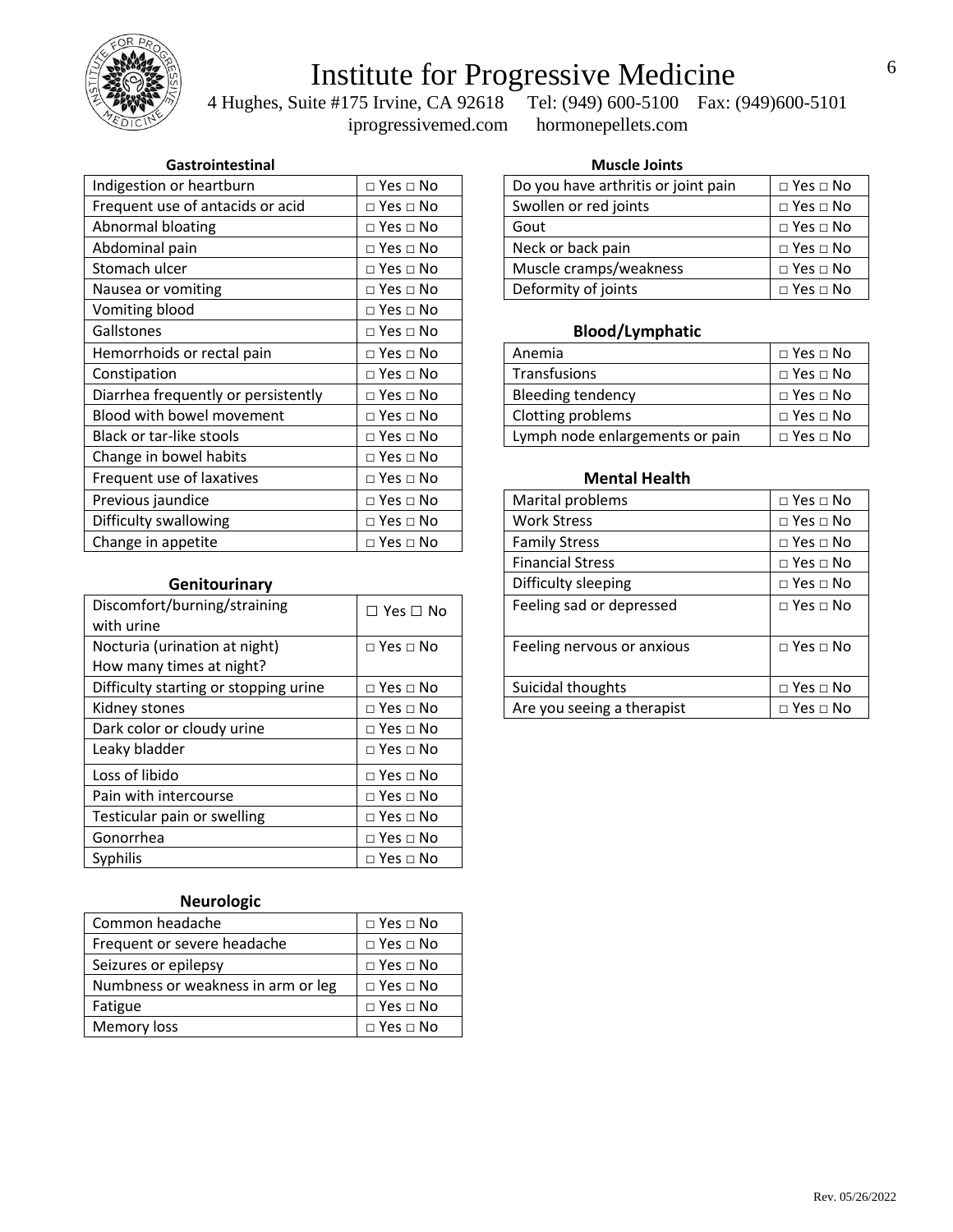

 4 Hughes, Suite #175 Irvine, CA 92618 Tel: (949) 600-5100 Fax: (949)600-5101 iprogressivemed.com hormonepellets.com

### **Women Only Men Men Men Men Men Men Men Men Men Men**

| Age menses started                      |                      | History of prostate trouble                      | $\square$ Yes $\square$ No |
|-----------------------------------------|----------------------|--------------------------------------------------|----------------------------|
| Date of last period                     |                      | Problems with erection/sexual difficulty         | $\square$ Yes $\square$ No |
| Number of pregnancies                   |                      | Penile discharge                                 | $\Box$ Yes $\Box$ No       |
| <b>Births</b>                           |                      | Do you examine your testicles frequently         | $\Box$ Yes $\Box$ No       |
| <b>Miscarriages</b>                     | $\Box$ Yes $\Box$ No | Other                                            |                            |
| Abortions                               | $\Box$ Yes $\Box$ No |                                                  |                            |
| Complications of pregnancy              | $\Box$ Yes $\Box$ No |                                                  |                            |
| Diabetes during pregnancy               | $\Box$ Yes $\Box$ No |                                                  |                            |
| High blood pressure during pregnancy    | $\Box$ Yes $\Box$ No |                                                  |                            |
| C-section                               | $\Box$ Yes $\Box$ No | Do you have any additional information you would |                            |
| Toxemia                                 | $\Box$ Yes $\Box$ No | like the doctor to know? (Please write below)    |                            |
| Do you examine your breasts regularly   | $\Box$ Yes $\Box$ No |                                                  |                            |
| Have you ever taken birth control pills | $\Box$ Yes $\Box$ No |                                                  |                            |
| Have you noticed any breast lumps       | $\Box$ Yes $\Box$ No |                                                  |                            |
| Vaginal discharge at present time       | $\Box$ Yes $\Box$ No |                                                  |                            |
| Vaginal discomfort at present time      | $\Box$ Yes $\Box$ No |                                                  |                            |
| Irregular period                        | $\Box$ Yes $\Box$ No |                                                  |                            |
| Bleeding when not your period           | $\Box$ Yes $\Box$ No |                                                  |                            |
| Pain with intercourse                   | $\Box$ Yes $\Box$ No |                                                  |                            |
| Hot flashes                             | $\Box$ Yes $\Box$ No |                                                  |                            |
| Other                                   |                      |                                                  |                            |

| 1en Only |  |
|----------|--|

| $\Box$ Yes $\Box$ No |
|----------------------|
| $\Box$ Yes $\Box$ No |
| $\Box$ Yes $\Box$ No |
| $\Box$ Yes $\Box$ No |
|                      |
|                      |
|                      |
|                      |

### **MY SIGNATURE BELOW CONSTITUTES CONSENT TO MEDICAL SERVICES**

I consent to medical evaluation and treatment by The Institute for Progressive Medicine. I understand that the Institute for Progressive Medicine may recommend various methods to help me regain my health and those methods will be discussed.

\_\_\_\_\_\_\_\_\_\_\_\_\_\_\_\_\_\_\_\_\_\_\_\_\_\_\_\_\_\_\_\_\_\_\_\_\_\_\_\_\_\_\_\_\_\_\_\_\_\_\_\_\_\_\_\_\_\_\_\_\_\_\_\_\_\_\_\_\_\_\_\_\_\_\_\_\_\_\_\_\_\_\_

\_\_\_\_\_\_\_\_\_\_\_\_\_\_\_\_\_\_\_\_\_\_\_\_\_\_\_\_\_\_\_\_\_\_\_\_\_\_\_\_\_\_\_\_\_\_\_\_\_\_\_\_\_\_\_\_\_\_\_\_\_\_\_\_\_\_\_\_\_\_\_\_\_\_\_\_\_\_\_\_\_\_\_\_\_

### **Patient Name (please print)**

**Patient Signature Date**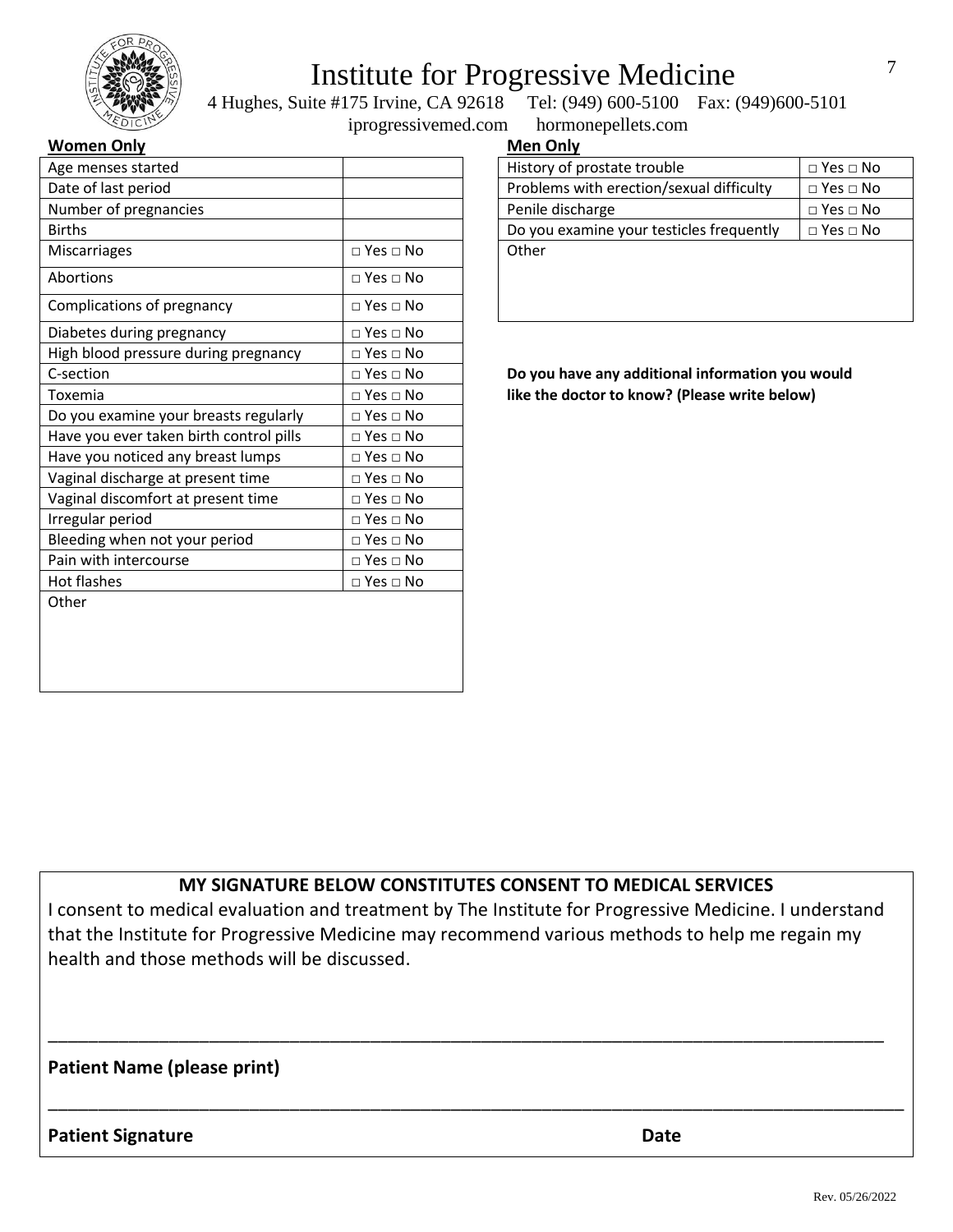

 4 Hughes, Suite #175 Irvine, CA 92618 Tel: (949) 600-5100 Fax: (949)600-5101 iprogressivemed.com hormonepellets.com

# **Notice of Privacy**

### **Introduction**

THIS NOTICE DESCRIBES HOW INFORMATION ABOUT YOU MAY BE USED AND DISCLOSED AND HOW YOU CAN GET ACCESS TO THIS INFORMATION.

At Institute for Progressive Medicine (hereafter known as IPM), we are committed to treating and using protected health information about you responsibly. This Notice of Health Information Practices describes the personal information we collect, and how and when we use or disclose that information. It also describes your rights as they relate to your protected health information as defined by federal regulations.

### **Understanding Your Health Record/Information**

Each time you visit IPM, a record of your visit is made. Typically, this record contains your symptoms, examination and test results, diagnosis, treatment, and a plan for future care or treatment. This information, often referred to as your health or medical record, serves as a:

- □ Basis for planning your care and treatment
- □ Means of communication among the many health professionals who contribute to your care
- □ Legal document describing the care you received
- □ Means by which you or a third-party payer can verify that services billed were actually provided
- □ A tool in educating health professionals
- □ A source of information for public health officials for improving the health of this state and the nation
- □ A source of data for our planning
- $\Box$  A tool with which we can assess and continually work to improve the care we render

Understanding what is in your health record and how your health information is used, helps you to ensure its accuracy. It will help you understand who, what, when, where and why others may access your health information. It will also help you make more informed decisions when authorizing disclosure to others.

#### **Your Health Information Rights**

Although your record is the physical property of IPM, the information belongs to you. You have the right to:

- □ Obtain a paper copy of this Notice of Information Practices upon request
- □ Inspect and copy your health record as provided for in 45 CFR 164.524
- □ Amend your health record as provided in 45CFR 164.528
- $\Box$  Obtain an accounting of disclosures of your health information as provided in 45 CFR 164.528
- $\Box$  Request communications of your health information by alternative means or at alternative locations
- □ Request a restriction on certain uses and disclosures of your information as provided by 45 CFR 164.522
- □ Revoke your authorization to use or disclose health information except to the extent that action has already been taken

### **Our Responsibilities**

IPM is required to:

- $\Box$  Maintain the privacy of your health information
- □ Provide you with this notice as to our legal duties and privacy practices with respect to information we collect and maintain about you
- □ Abide by the terms of this notice
- □ Notify you if we are unable to agree to a request restriction
- □ Accommodate reasonable requests you may have to communicate health information by alternative means or at alternative locations.

We reserve the right to change our practices and to make the new provisions effective for all protected health information we maintain. Should our information practices change, we will mail a revised notice to the address you have supplied to us, or if you agree, we will email the revised notice to you.

We will not use or disclose your health information without your authorization, except as described in this notice. We will also discontinue to use or disclose your health information after we have received a written revocation of the authorization according to the procedures included in the authorization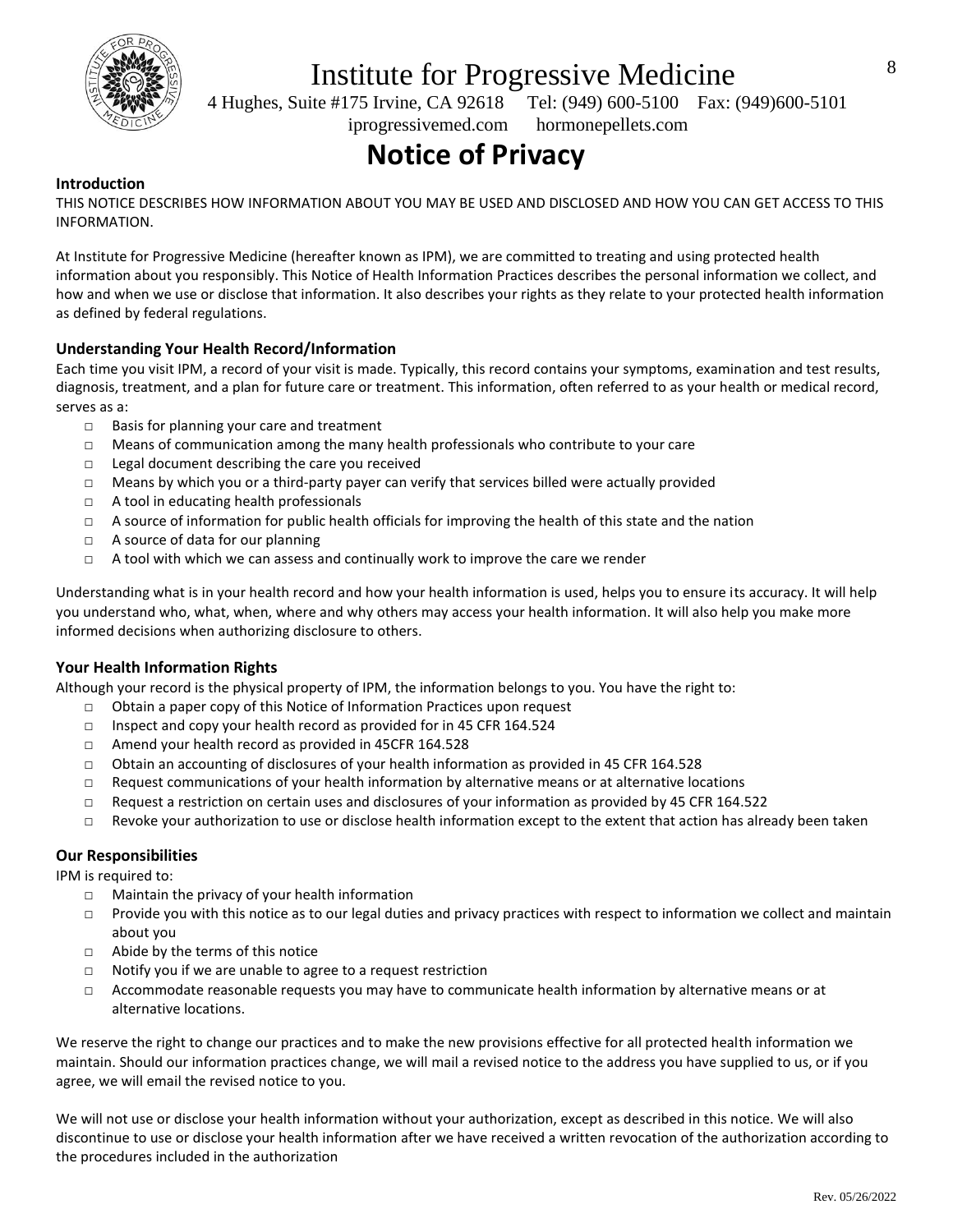

 4 Hughes, Suite #175 Irvine, CA 92618 Tel: (949) 600-5100 Fax: (949)600-5101 iprogressivemed.com hormonepellets.com

## **Statement of Patient Awareness and Responsibility**

- I am aware that any therapy, no matter how well designed and carried out, may fail to alleviate my symptoms and improve my health.
- I agree to make every effort to pursue the program mutually agreed upon with my physician.
- I expect to be informed of those therapies most relevant to my condition, both conventional and alternative, realizing that I have the choice to accept, refuse or terminate them at any point.
- I understand that unforeseen difficulties may arise in the course of my treatment.
- I am responsible to seek professional medical attention from a medical or naturopathic doctor employed at the Institute for Progressive Medicine, or another facility for any worsening of my condition, including consideration of hospitalization, invasive procedures or treatment in the emergency room.
- I am aware that many medical conditions require additional treatment and that follow-up visits are often necessary.
- I am aware that I will not be told to avoid seeing other physicians. I understand that I may be referred to another physician for treatment and that other options of medical care are available to me.
- I understand that IPM is not contracted with any health insurance provider and does not have an active billing department or billing staff members. I understand that IPM staff are not authorized to answer specific questions about coverage for services or therapies received at IPM and cannot guarantee a specific medical insurance provider will cover the codes provided on superbills when requested.

| I have read, understand and agree to IPM's Notice of Health Information Practices and Statement of<br>Awareness and Responsibility above. |           |
|-------------------------------------------------------------------------------------------------------------------------------------------|-----------|
| Print name:<br><u> 1980 - John Stein, Amerikaansk politiker (</u> † 1920)                                                                 |           |
| Signature: _____________________                                                                                                          | Date: / / |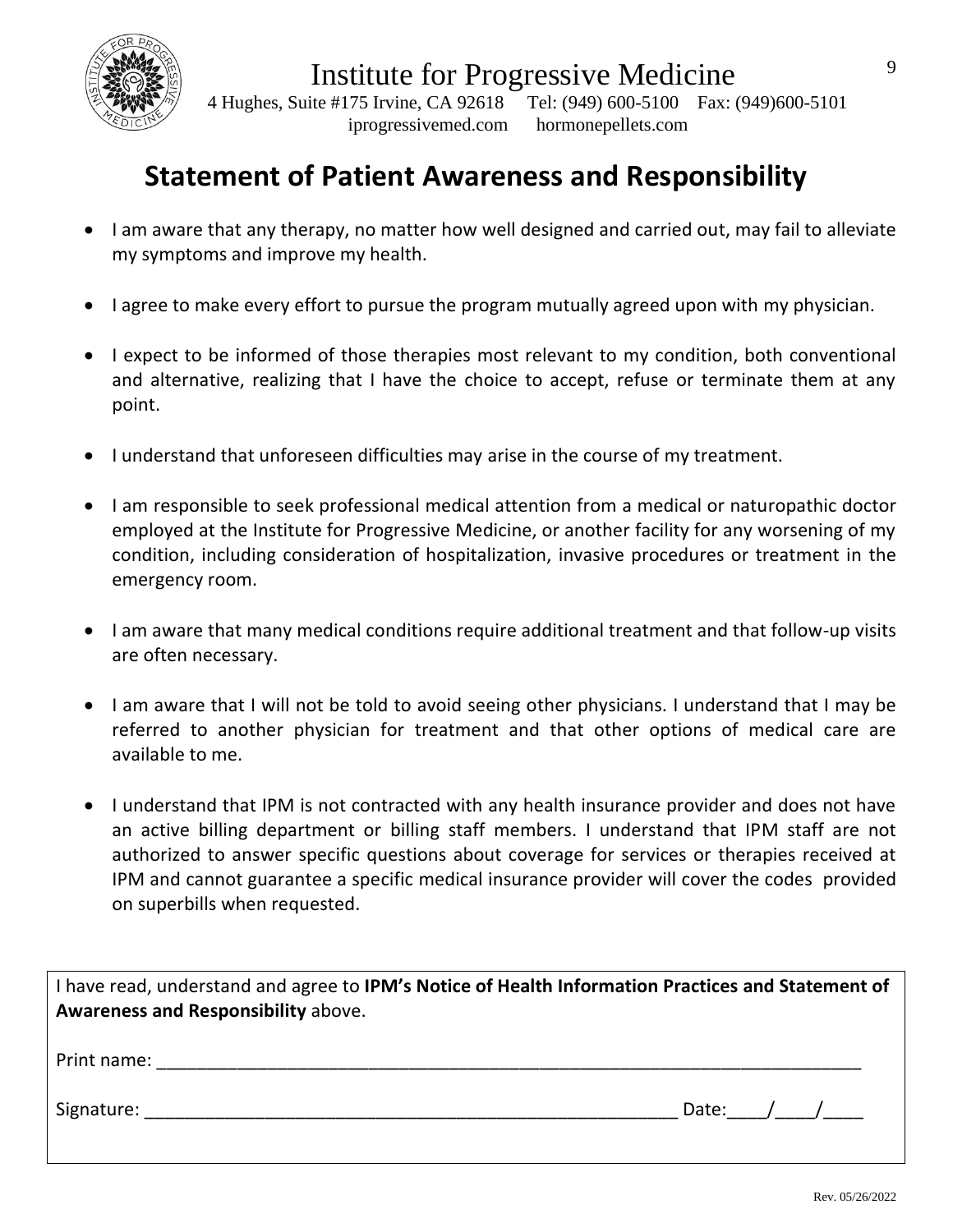

 4 Hughes, Suite #175 Irvine, CA 92618 Tel: (949) 600-5100 Fax: (949)600-5101 iprogressivemed.com hormonepellets.com

## **IPM Office Policy**

We recognize and appreciate that health care can involve a major financial commitment. We aim to provide you with effective services and treatments. As a patient of the Institute for Progressive Medicine, you are responsible for the total charges incurred for each visit or any balances. Charges for cash services are to be paid at the time of each visit. All patients are required to complete the following forms: **1)** IPM New Patient Packet, **2)** IPM Physician-Patient Arbitration Agreement **3)** IPM Patient Private Contract. **These documents must be completed and signed before a patient may see a doctor or receive any service at IPM.**

Payment for all services is due at the time of service. You have the right to refuse any service recommended by our staff for any reason. We accept cash, check, most major credit cards, and Care Credit as valid forms of payment. There will be a \$35.00 charge for any returned checks.

\_\_\_\_\_\_\_\_\_\_\_\_\_\_\_\_\_\_\_\_\_\_

\_\_\_\_\_\_\_\_\_\_\_\_\_\_\_\_\_\_\_\_\_\_

**IPM does not accept medical insurance plans for services rendered at our facility. If you have any questions about our payment policy, please contact reception.** If you have private insurance our office staff may provide you with the necessary paperwork (super-bill, procedure and diagnosis codes) that you will need to submit for reimbursement to your insurance company. Most insurance companies do not cover integrative or alternative medical services. You have the primary relationship with your insurance company and you are responsible for the total amount owed at the time of your visit. Unfortunately, due to Medicare regulations, IPM is unable to provide superbills or billing assistance for reimbursement for patients who have Medicare or Medicare Advantage plans.

We are committed to providing timely and exceptional care to our patients. Unfortunately, when one patient cancels without giving enough notice, they prevent another patient from being seen. **Please call reception at least 24 hours in advance of your appointment for any changes or cancellations. To change or cancel a Monday appointment, please call us before 12:00pm on Friday.** If prior notification is not given, there will be a **\$50.00** charge missed appointments or appointments cancelled without enough notice.

\_\_\_\_\_\_\_\_\_\_\_\_\_\_\_\_\_\_\_\_\_\_

We make every effort to see all scheduled appointments; however, we reserve the right to reschedule your appointment if you arrive more than 15 minutes after your scheduled appointment time, or in case of emergency.

| I have read, understand, and agree to the IPM Office Policy above. |       |  |
|--------------------------------------------------------------------|-------|--|
| Print name:                                                        |       |  |
| Signature:                                                         | Date: |  |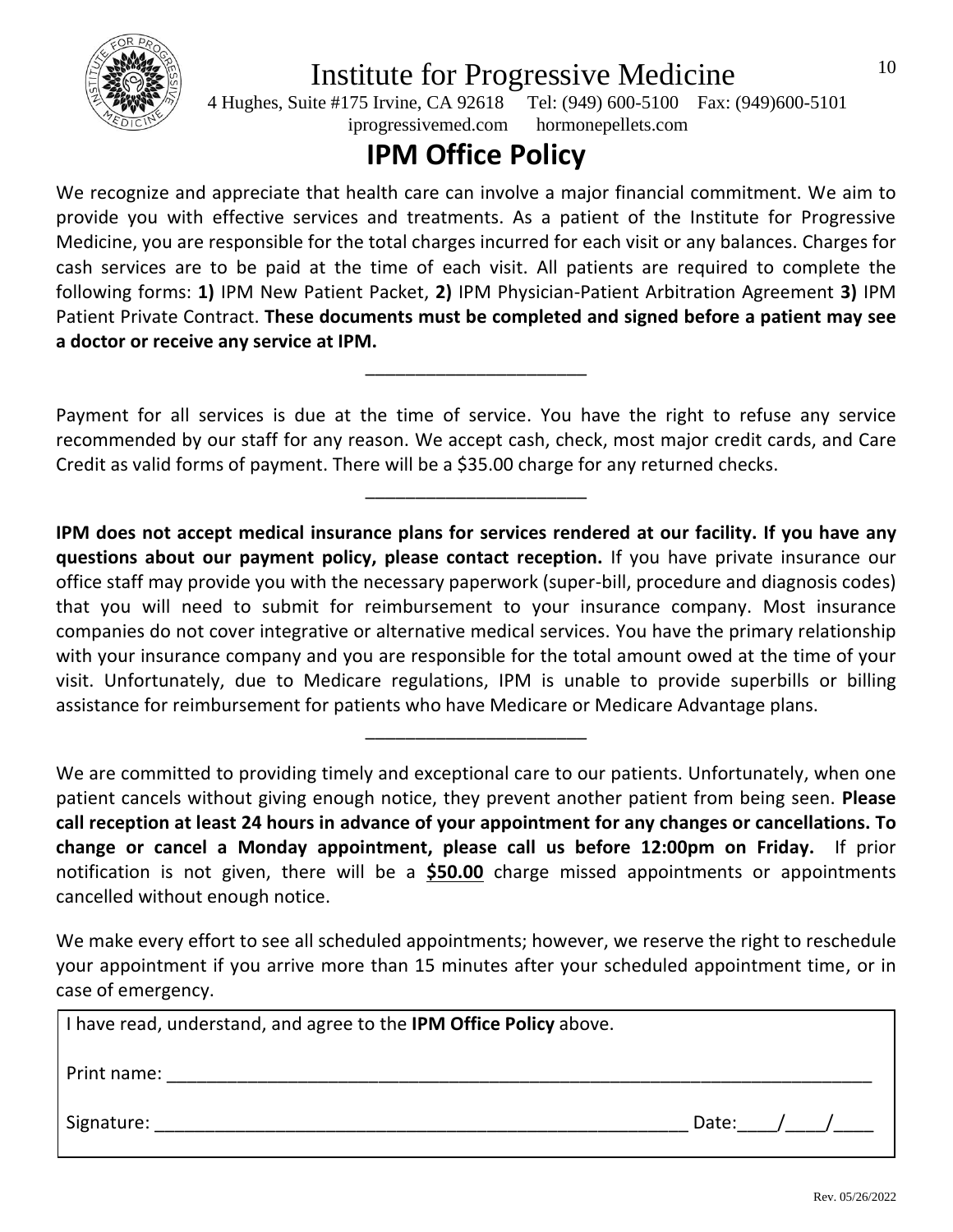

 4 Hughes, Suite #175 Irvine, CA 92618 Tel: (949) 600-5100 Fax: (949)600-5101 iprogressivemed.com hormonepellets.com

# **IPM Prescription Medication Policy**

Prescription medication may be recommended and prescribed by a physician at the Institute for Progressive Medicine. All prescription medications present a potential risk of side effects which may or may not be noticeable to the patient. Side effects may be compounded or worsened when using multiple medications. For this reason, their use must be monitored by a physician. Our policy on prescription refills exists to comply with federal drug regulations and to protect the health of our patients.

- No patient will receive a prescription refill unless he or she has been seen in person by a physician at the Institute for Progressive Medicine within the last 12 months. If you have not been seen by a physician at IPM within this time, you will be required to be seen in-person by an IPM physician before a refill can be granted by our staff.
- Under certain circumstances our physicians may require a patient to be seen in-person before a refill can be given, even if it has been 6 months or less since the last office visit.
- When requesting a refill, please do not call our office. Instead, request that your pharmacy fax a prescription refill request to us at 949-600-5101. Allow up to 72 hours for our medical staff to respond to refill requests from your pharmacy.

## **Laboratory Billing Information**

Our doctors may order laboratory or other diagnostic testing for you. Most testing will be sent to an outside laboratory for processing and billing. It is your choice to receive laboratory testing recommended by your doctor. The fee for collection of samples at IPM to be sent to an outside laboratory is \$25.

Outside laboratories are usually contracted with most major insurance plans, so they may bill your insurance for you. Please make sure you provide your current insurance information to our staff so that it can be forwarded to the lab for billing purposes.

It is the patient's responsibility to understand their individual insurance policy and coverage. If you are unsure about coverage for a particular test or procedure, please contact your insurance company directly.

| I have read, understand and agree to the IPM Prescription Medication and Laboratory Billing |  |  |  |  |             |  |
|---------------------------------------------------------------------------------------------|--|--|--|--|-------------|--|
| <b>Policy</b> above.                                                                        |  |  |  |  |             |  |
|                                                                                             |  |  |  |  |             |  |
| Print name:                                                                                 |  |  |  |  |             |  |
|                                                                                             |  |  |  |  |             |  |
| Signature:                                                                                  |  |  |  |  | Date: $/$ / |  |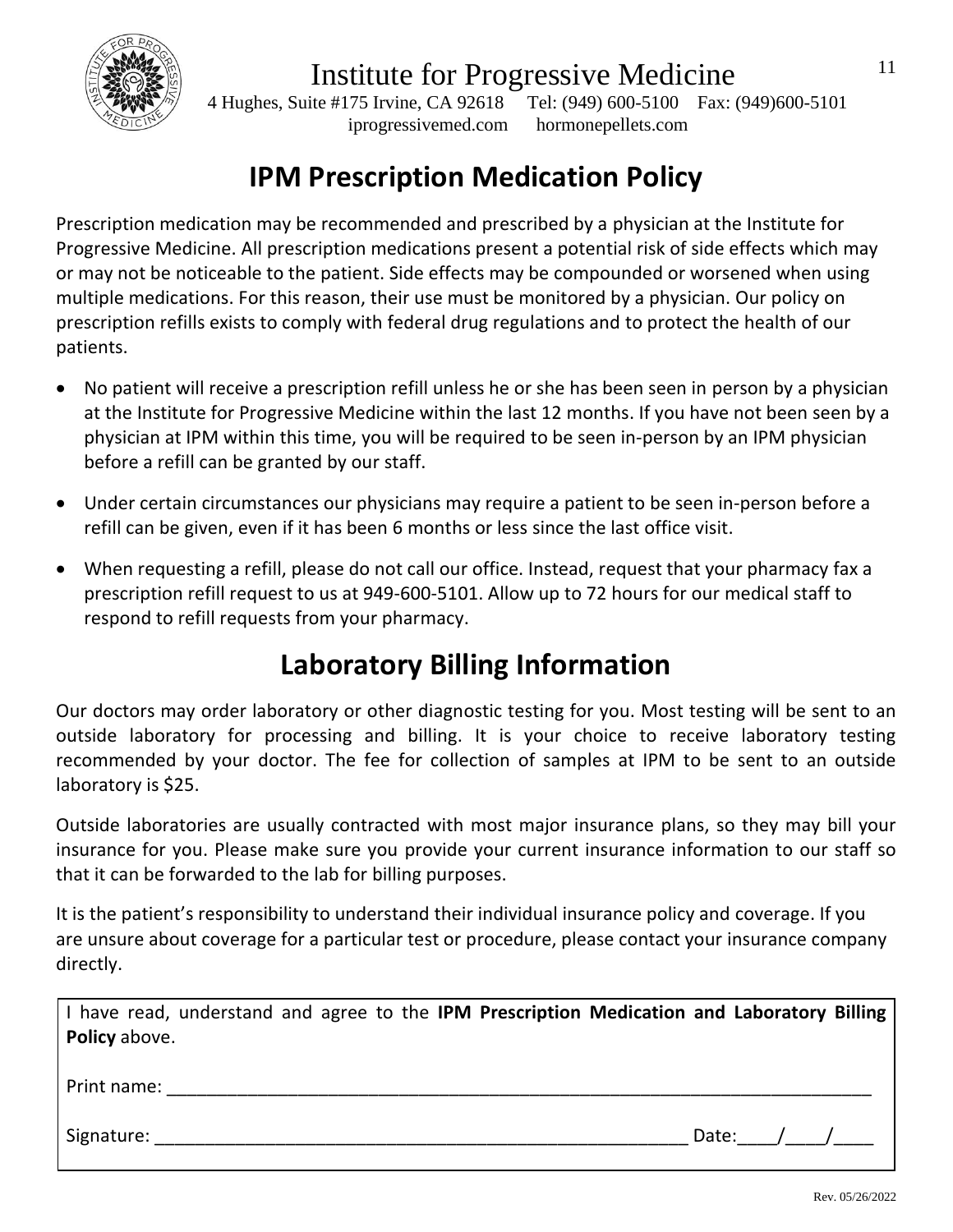

 4 Hughes, Suite #175 Irvine, CA 92618 Tel: (949) 600-5100 Fax: (949)600-5101 iprogressivemed.com hormonepellets.com

### **IPM Patient Arbitration Agreement**

Article 1: **Agreement to Arbitrate:** It is understood that any dispute as to medical malpractice, that is as to whether any medical services rendered under this contract were unnecessary or unauthorized or were improperly, negligently or incompetently rendered, will be determined by submission to arbitration as provided by California law, and not by a lawsuit or resort to court process except as California law provides for judicial review of arbitration proceedings. Both parties to this contract, by entering into it, are giving up their constitutional right to have any such dispute decided in a court of law before a jury, and instead are accepting the use of arbitration.

Article 2: **All Claims Must Be Arbitrated**: It is the intention of the parties that this agreement shall cover all claims or controversies whether in tort, contract or otherwise, and shall bind all parties whose claims may arise out of or in any way relate to treatment or services provided or not provided by the below identified physician, medical group or association, their partners, associates, associations, corporations, partnerships, employees, agents, clinics, and/or providers (hereinafter collectively referred to as "Physician") to a patient, including any spouse or heirs of the patient and any children, whether born or unborn, at the time of the occurrence giving rise to any claim. In the case of any pregnant mother, the term "patient" herein shall mean both the mother and the mother's expected child or children.

Filing by Physician of any action in any court by the physician to collect any fee from the patient shall not waive the right to compel arbitration of any malpractice claim. However, following the assertion of any claim against Physician, any fee dispute, whether or not the subject of any existing court action, shall also be resolved by arbitration.

Article 3: **Procedures and Applicable Law:** A demand for arbitration must be communicated in writing by U.S. mail, postage prepaid, to all parties, describing the claim against Physician, the amount of damages sought, and the names, addresses and telephone numbers of the patient, and (if applicable) his/her attorney. The parties shall thereafter select a neutral arbitrator who was previously a California superior court judge, to preside over the matter. Both parties shall have the absolute right to arbitrate separately the issues of liability and damages upon written request to the arbitrator. Patient shall pursue his/her claims with reasonable diligence, and the arbitration shall be governed pursuant to Code of Civil Procedure §§ 1280-1295 and the Federal Arbitration Act (9 U.S.C. §§ 1-4). The parties shall bear their own costs, fees and expenses, along with a pro rata share of the neutral arbitrator's fees and expenses.

Article 4: **Retroactive Effect:** The patient intends this agreement to cover all services rendered by Physician not only after the date it is signed (including, but not limited to, emergency treatment), but also before it was signed as well.

Article 5: **Revocation:** This agreement may be revoked by written notice delivered to Physician within 30 days of signature and if not revoked will govern all medical services received by the patient.

Article 6: **Severability Provision**: In the event any provision(s) of this Agreement is declared void and/or unenforceable, such provision(s) shall be deemed severed therefrom and the remainder of the Agreement enforced in accordance with California law. I understand that I have the right to receive a copy of this agreement. By my signature below, I acknowledge that I have received a copy.

NOTICE: BY SIGNING THIS CONTRACT YOU ARE AGREEING TO HAVE ANY ISSUE OF MEDICAL MALPRACTICE DECIDED BY NEUTRAL ARBITRATION AND YOU ARE GIVING UP YOUR RIGHT TO A JURY OR COURT TRIAL. SEE ARTICLE 1 OF THIS CONTRACT.

| By:<br>Physician's or Duly (Date)<br>Authorized Representative Signature | Patient's Signature                                         | (Date) |
|--------------------------------------------------------------------------|-------------------------------------------------------------|--------|
|                                                                          | Print Patient's Name                                        |        |
| Print or Stamp Name of Physician,                                        |                                                             |        |
| Medical Group or Association Name                                        |                                                             |        |
|                                                                          | Patient's Representative's Signature (if applicable) (Date) |        |
| Signature of Translator (if applicable) (Date)                           |                                                             |        |
|                                                                          | Print Name and Relationship to Patient                      |        |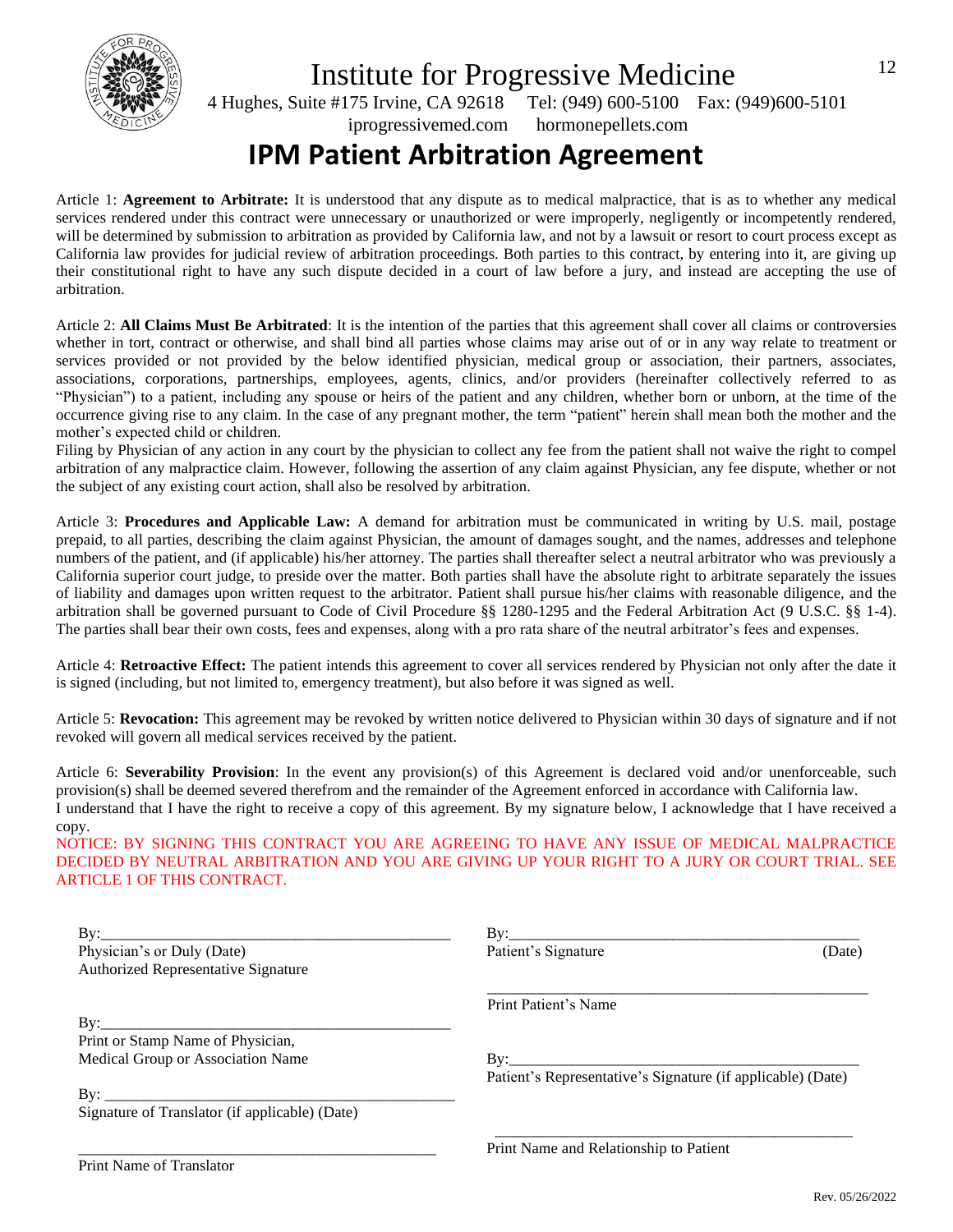

 4 Hughes, Suite #175 Irvine, CA 92618 Tel: (949) 600-5100 Fax: (949)600-5101 iprogressivemed.com hormonepellets.com

# **IPM Patient Private Contract Updated for Jan 1, 2021**

**This contract is made between physicians at Institute for Progressive Medicine, A Professional Medical Corporation (referred to as "IPM Physicians") and any patient seeking treatment at IPM (referred to as "Patient"). If as a patient you have any questions about this contract, please contact IPM reception.** 

- Patient has been informed that IPM Physicians have voluntarily opted out of the Medicare program effective January 1, 2019 for a period of at least two years and are not excluded from participating in Medicare Part B under Sections 1128, 1156 or 1892 or any other section of the Social Security Act. This contract is valid from the date signed and is effective for the entire duration of the opt-out period.
- Patient or his or her legal representative, accepts full responsibility for payment of charges for all services furnished by IPM Physicians. He or she further understands that Medicare limits do not apply to what IPM Physicians may charge for items or services furnished at IPM.
- Patient or his or her legal representative agrees not to submit a claim to Medicare or to ask IPM Physicians to submit a claim to Medicare.
- Patient or his or her legal representative understands that Medicare will not pay for any items or services furnished by IPM Physicians.
- Patient agrees to this contract with the knowledge that he or she has the right to obtain Medicarecovered items and services from a physician and or practitioner who has not opted out of Medicare. This contract does not prevent Patient from seeking Medicare-covered services furnished by other physicians or practitioners who have not opted out of Medicare.
- Patient or his or her legal representative understands that Medigap plans, Medicare Advantage programs and other supplemental insurance plans may not pay for items and services not paid for by Medicare.
- Patient or his or her legal representative acknowledges that he or she is not entering into this contract during a time when Patient is requiring emergency or urgent care services.
- Patient agrees to reimburse IPM Physicians for any costs and reasonable attorney's fees that may result from violation of this contract by Patient and his or her legal representatives.